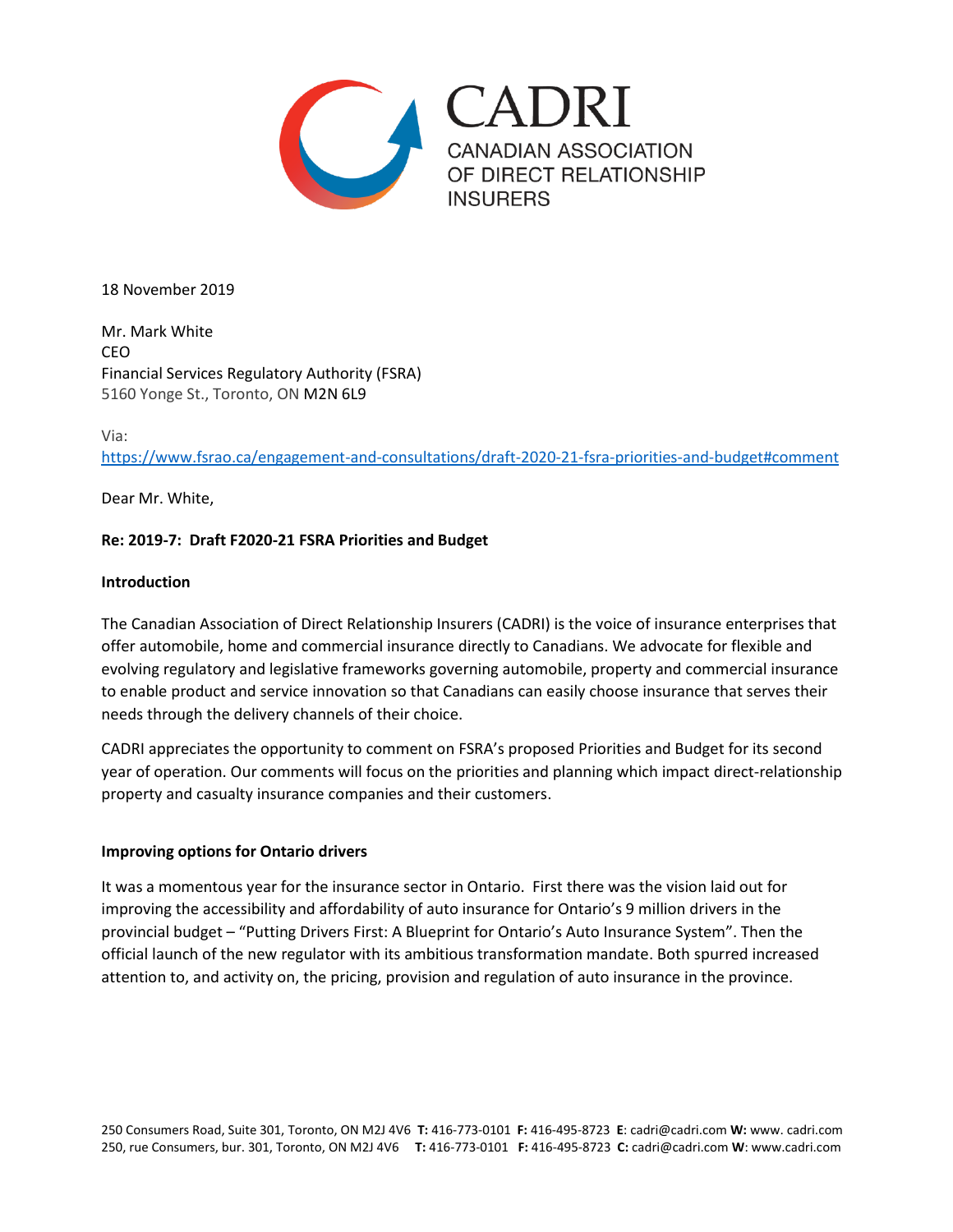CADRI members appreciate FSRA's focus on effectiveness and efficiency through principle- and outcomesbased regulation. We also value the regulator's efforts to engage consumers and stakeholders through transparent consultation processes.

CADRI recommended several key priorities for FSRA in its first year, comprising:

- Embracing innovation to meet consumer expectations,
- Streamlining regulatory processes specifically moving away from prior-approval rate regulation,
- Adopting the Canadian Council of Regulators' (CCIR's) Fair Treatment of Customers' Guidance, and
- Taking leadership with other provincial regulators to make licensing processes more efficient and effective.

In alignment with these priorities, we note that FSRA has taken important steps toward these goals including:

- Authorizing long-overdue driver access to electronic proof of insurance,
- Streamlining processes for standard auto rate filings that build in a realistic framework for less costly and more timely simplified filings,
- Promising to align its expectations of fair treatment of customers with the CCIR's national code, and
- Supporting the Ministry of Finance's transformation of the auto insurance system.

# **Overview of Draft FSRA 2020 – 21 Priorities**

CADRI supports FSRA's proposed cross-sectoral and sector-specific priorities for the property and casualty (auto) insurance sector for 2020-21. Those of key interest to CADRI appear in brackets below.

As nation-wide entities whose customer service agents comply to internal corporate policies as well as external regulatory standards, CADRI members welcome efforts that transition the sector to principlebased regulation (3.1), enable innovation (2.2) and harmonize regulations across jurisdictions.

CADRI welcomes FSRA's focus on innovation. As direct-relationship insurers, we understand that consumers increasingly expect our sector to provide the same, technology-driven experience as offered elsewhere such as in banking and telecommunications. We are pleased to work with FSRA and the Ministry of Finance to identify barriers to innovation and propose workable solutions which will increase competition and consumer choice.

CADRI members have participated in many of the auto insurance reform consultations led by the Ministry of Finance. We look forward to working with FSRA and the Ministry to expand FSRA's rule-making authority and shape a new auto insurance system that benefits Ontario drivers (4.2).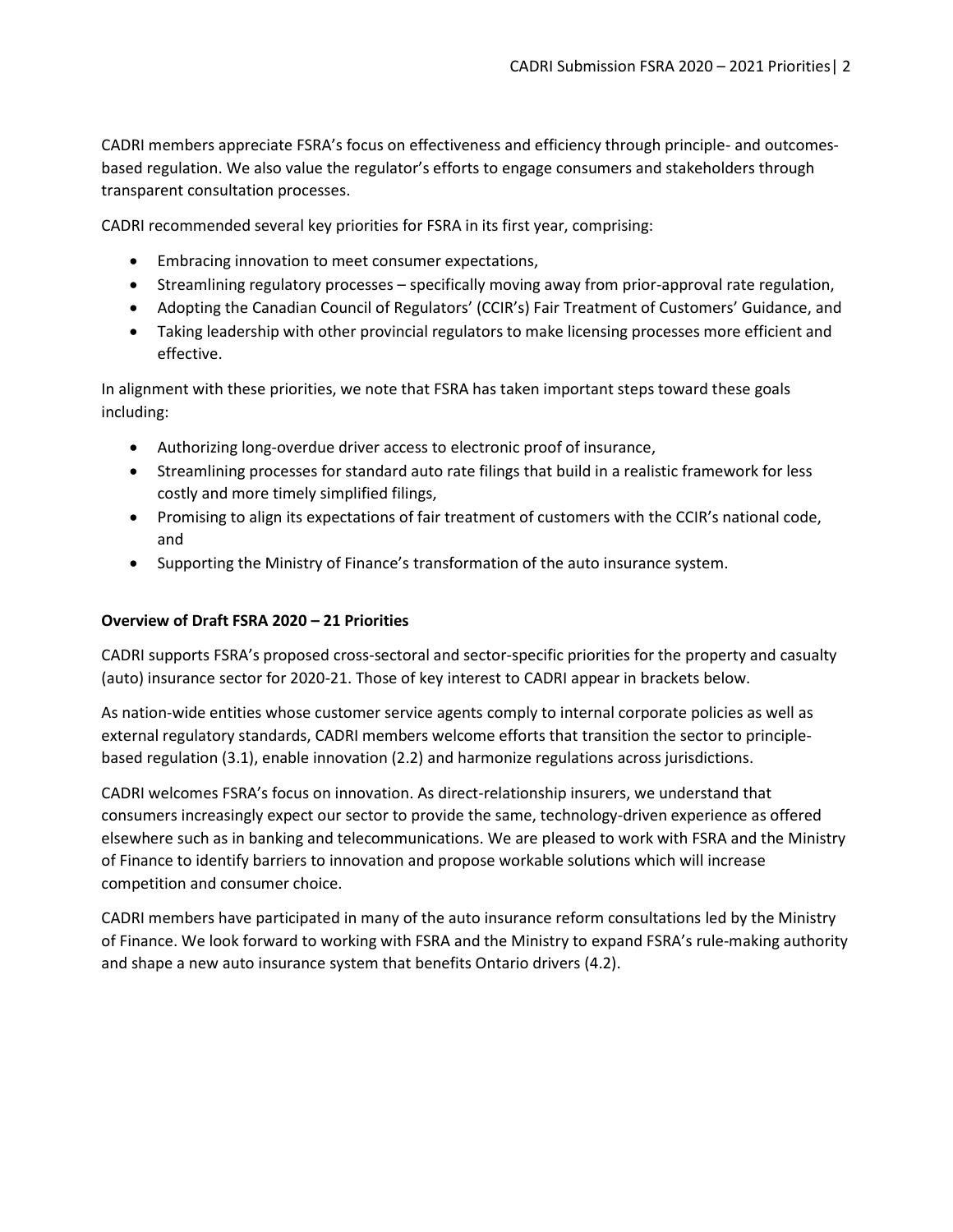CADRI acknowledges FSRA's challenges in establishing processes and in attracting and retaining talent during its start-up year. In particular, the effectiveness and efficiency of FSRA's Market Conduct and Licensing department directly and immediately impacts CADRI members' abilities to ensure an excellent consumer experience throughout their service centres. In this regard, we are pleased to support FSRA's cross-sectoral priorities for establishing meaningful service standards (1.2) and modernizing its systems (2.3). Truly updating its licensing operations will entail significant investment in information process design and technology. CADRI members offer their expertise in other jurisdictions to assist FSRA in creating an efficient, effective online licensing platform.

CADRI would also welcome formal adoption of the CCIR Fair Treatment of Customers code to protect the public interest (2.1) and empower and protect auto insurance consumers (4.1).

There are two areas of FSRA's business plan about which we have questions and potentially some concerns. In both cases, we recommend FSRA take a step back to focus on the measures' objectives before moving ahead.

The first issue is FSRA's intention to monitor the 'take-all-comers' auto insurance requirements (4.1). We understand that FSRA intends to investigate potential circumvention of the take-all-comers rule. We are concerned that such circumventions, if frequent enough to justify a special initiative on the part of FSRA, have a root cause which indicates a broader problem with the rule itself. CADRI members are of the view that the take-all-comers rules, as currently formulated, runs counter to many other priorities cited by FSRA, especially as they relate to regulatory effectiveness, principle-based regulation and encouraging a competitive marketplace. They also believe that the take-all-comers rule negatively affects direct relationship insurers in a more direct way.

We would suggest that FSRA should take a broader view and seek to determine the effectiveness of the current take-all-comers rule in promoting affordable and accessible auto insurance for Ontario's licensed drivers; a competitive marketplace, and a level-playing field for all participants. FSRA should set a goal of identifying a more optimal way of dealing with the issues that the take-all-comers rule was intended to address.

The second issue of concern CADRI would like to explore is FSRA's intention to develop a comprehensive auto insurance data and analytics strategy (4.3). CADRI agrees that a review of the need for a comprehensive auto insurance data strategy is important. We hope that such review will be deep in scope and not be limited to identifying current unmet data needs. Experience has taught us that previous initiatives across the country to address auto insurance data requirements have invariably led to more complexity and costs without necessarily materially improving the usefulness and timeliness of the data.

CADRI believes that there is a need for a broader review of the whole approach to meeting auto insurance data requirements. This includes not only determining what data is critical for the regulator, recognizing today's rapidly changing technological and pricing environment, but also the manner in which such data is collected, managed and reported, including the effectiveness of a centralized transaction-level reporting requirement, as exists today under the mandatory statistical plan. There is an opportunity to rethink how the system works based on today's immensely different technology capabilities than the very limited ones that were available at the time the statistical plans were conceived a long time ago in a different century. Other approaches to providing more relevant and timely data at a much reduced cost should be explored.